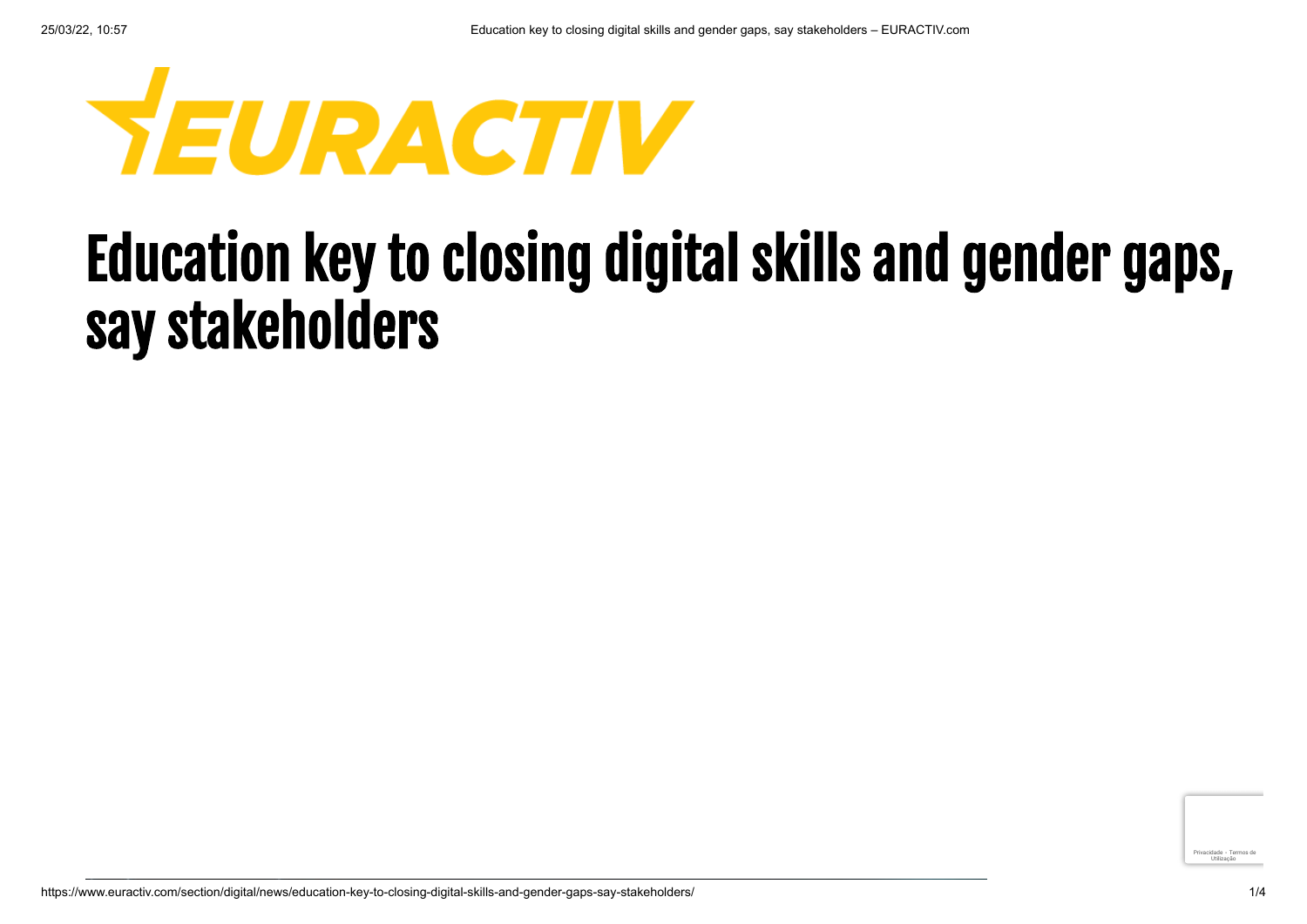25/03/22, 10:57 Education key to closing digital skills and gender gaps, say stakeholders – EURACTIV.com



The digital skills shortage is a key reason why Europe is not at the forefront of the digital transformation, MEP Maria da Graça Carvahlo said. [Shutterstock / Alexa] Supertramp]

This article is part of our special report [Addressing](https://www.euractiv.com/section/digital/special_report/addressing-the-digital-gender-divide/) the digital gender divide.

Industry stakeholders say that a greater emphasis on digital education will be crucial to closing both the skills and gender gap in the digital sector, callin more attention to boost capacity.

The digital skills shortage is a key reason why Europe is not at the forefront of the digital transformation, MEP Maria da Graça Carvahlo said, speaking womens' participation in the digital economy hosted by EURACTIV and KDT-JU last week.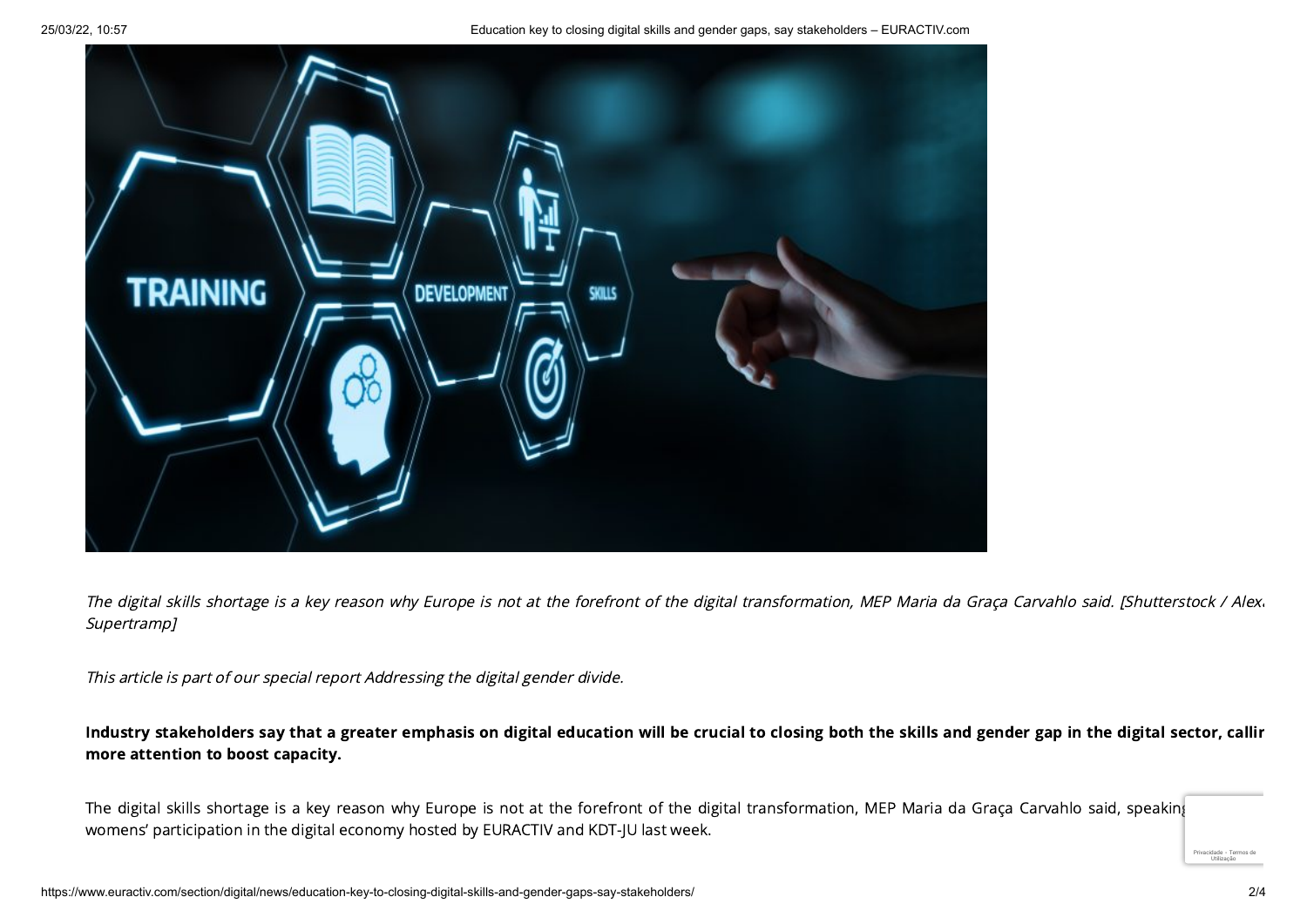Tackling this shortage of digital skills, she said, will boost Europe's digital economy as a whole and the position of women within it, opening up further opportunitie those already in or looking to join the sector.

"We live in an increasingly digital world. We all know how digital technologies have penetrated our lives, our economy and our society", said Antoaneta Angelova-Kras director for innovation, digital education and international cooperation at the Commission's education and culture department.

"Therefore, we cannot allow girls and women in the EU to miss out on the crucial 21st-century skills and on the economic opportunities they bring", she said.

As part of its Digital Decade targets, the digital transformation plan inaugurated last year, the Commission aims to empower 80% of Europe's population with ess digital skills by 2030. In addition, it hopes to work towards gender convergence when it comes to ICT specialists, the current vast majority of whom are men.

To strengthen digital education, policymakers and industry representatives at the event agreed it is necessary to agree on a comprehensive, cross-border and c sectoral approach. This should reconfigure STEM education on a technical level and rethink how girls and women are taught and encouraged to relate to these stud career paths.

The way STEM and ICT are currently taught in schools and perceived more broadly poses critical barriers to girls' and women's full participation in these fields Angelova-Krasteva. Furthermore, they have created "different expectations of what girls and boys should pursue as subjects in school and their careers."

The role of parents and teachers here is also crucial, adding that girls' capabilities when it comes to STEM subjects are often underestimated, which can negatively their education and interest from a young age.

She said that encouraging more equitable digital education will require a pan-European effort to share best practices and experiences between member states at b policy and school level. Essential to this will be ensuring that teachers have the skills and confidence required to administer digital education to students, she added.

MEP Carvahlo echoed this, saying that strengthening girls' ICT education from a very young age would help combat inaccurate perceptions of the field as one mea boys, but added that investing in teaching was vital.

"Teachers here have a very important role, and it is a fact that we don't have enough trained teachers in the area of ICT to cultivate this taste for ICT at a very young she said. "That is something that member states need to look at, to bring this to primary schools or at a very early stage of education."

She said that there also needs to be investment from higher education institutions in reaching out to schools to publicise the available programmes students see women represented in these areas at the university level.